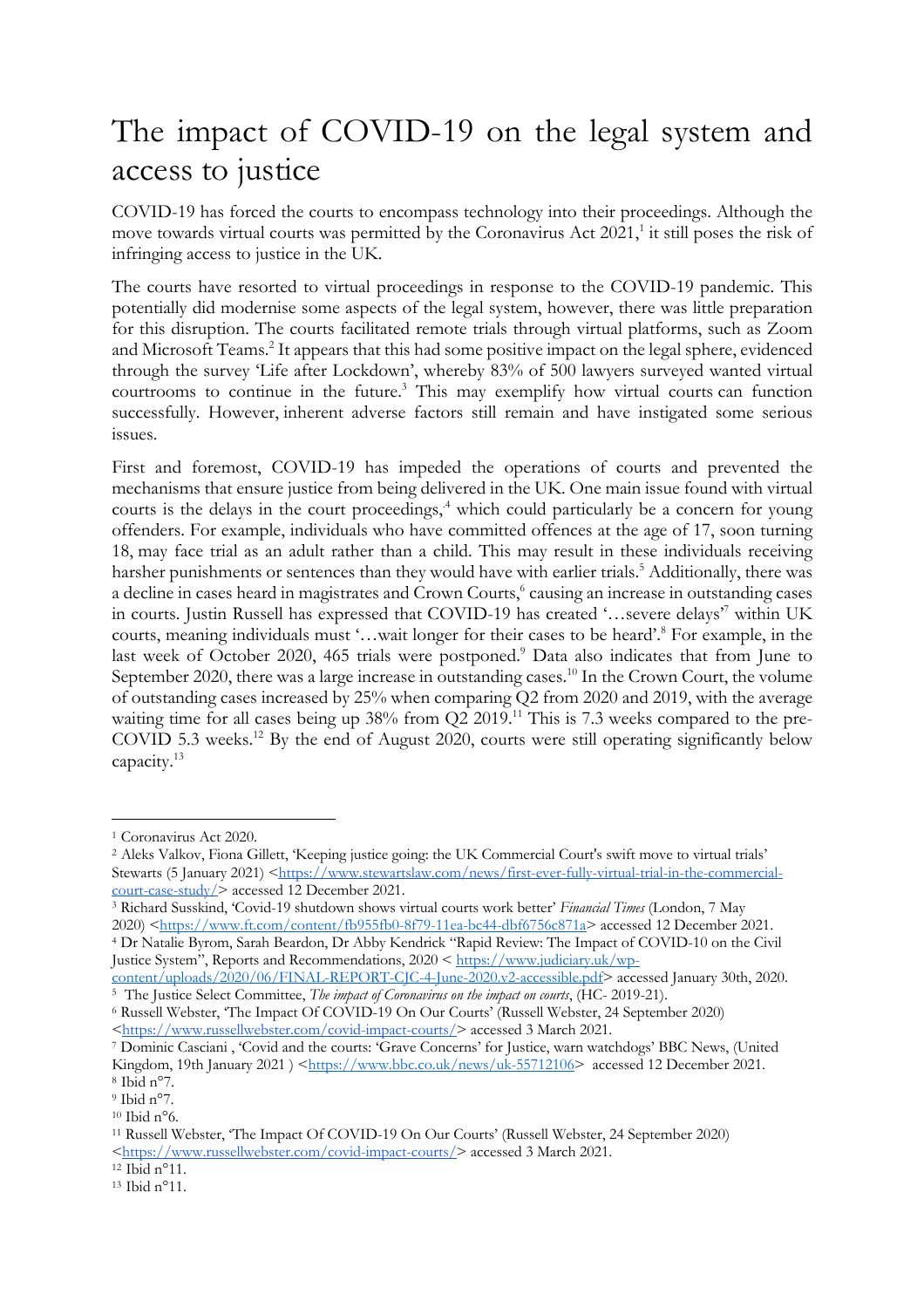These statistics highlight how defendants were put at a disadvantage compared to their prepandemic counterparts, as their cases are being heard considerably slower. Additionally, cases have been postponed and rescheduled, some of which even into 2022.<sup>14</sup> This is particularly problematic with around 1 in 6 prisoners being on remand,<sup>15</sup> especially concerning considering that virtual court cases take around twice as long as normal cases.16 Therefore, this poses extensive issues on access to justice.

Concerns also stem from the lack of legal advice given to prisoners during COVID-19. During the pandemic, prisoners' access to legal advisors became extremely restricted. For instance, solicitors were waiting eight weeks to consult their clients, $17$  so hearing dates were often offered before prisoners could take legal instruction.<sup>18</sup> This may emphasise how the legal system's use of technology did little to facilitate access to justice for prisoners, as their procedural rights were restricted. Thus, it appears that adaptations to the legal proceedings of prisoners to be more inclusive of technology has triggered an issue of national justice. Moreover, Julie Doughty comments how remote conditions during COVID-19 can impact an individual's confidence when participating in their trials. This issue is highlighted through the case of *Re A (Children)*,<sup>19</sup> where an individual was unable to '… engage sufficiently with professional evidence'20 using an iPad, as it was not 'fair or adequate'<sup>21</sup> due to technical concerns. This exemplifies how remote hearings can create unjust results in comparison to in person trials, which once again threatens the legitimacy of access to justice. Nevertheless, in the case of *Re B (Children)*, <sup>22</sup> it was stated that remote hearings, whilst they may replicate parts of in-person trials, may cause infringements on fundamental principles<sup>23</sup>. However, the Law Society opposes the argument that access to justice has been protected throughout the pandemic, despite remote hearings and technological adjustments. For example, their survey indicated that vulnerable clients are less able to 'effectively participate'<sup>24</sup> in remote hearings. This illustrates that there is indeed a barrier between virtual courts and access to justice because of COVID 19. Therefore, the adjustment to court processes and the lack of legal advice available have had a vast impact on access to justice.

The functioning of the court proceedings, including the fundamental role of judges in upholding impartiality, has also been significantly impacted. For example, in *C (A Child)* [2020], <sup>25</sup> Mrs Justice Judd was taken off a case 'after 'pejorative comments' she made about the child's mother'26 during a remote hearing. This was because she had left the virtual courtroom open on her laptop while making these comments. This illustrates the consequences that virtual courts have on the way in

 $26$  Ibid  $n^{\circ}$ 26.

<sup>14</sup> Hazel Blake and others, 'Law Under Lockdown: The Impact of COVID-19 Measures on Access to Justice and Vulnerable People', The Law Society, 2020 <https://www.lawsociety.org.uk/en/topics/research/law-underlockdown-the-impact-of-covid-19-measures-on-access-to-justice-and-vulnerable-people> accessed 3 March 2021.

<sup>15</sup> HM Prison Service, 'Offender management statistics quarterly: April to June 2020' (HM Prison Service, 2020). <https://www.gov.uk/government/statistics/offender-management-statistics-quarterly-april-to-june-2020/offender- management-statistics-quarterly-april-to-june-2020> accessed 3 March 2021.

<sup>16</sup>Owen Bowcott, 'Covid leading to four-year waits for England and Wales court trials' The Guardian (United Kingdom, 10 January 2021) <https://www.theguardian.com/law/2021/jan/10/covid-leading-to-four-year-waitsfor-england-and-wales-court-trials > accessed 9 March 2021.

<sup>17</sup> Ibid n°15.

<sup>18</sup> Ibid n°15.

<sup>19</sup> *Re A (Children) (Remote Hearing: Care and Placement Orders)* [2020] EWCA Civ 583.

<sup>20</sup> Ibid n°20 [56].

<sup>&</sup>lt;sup>21</sup> Julie Doughty, 'Remote Justice – Family Court Hearings During the Pandemic' (2020), 42/3, 2020, Taylor and Francis Online <https://www.tandfonline.com/doi/full/10.1080/09649069.2020.1796221>.

<sup>22</sup> *Re B (Children) (Remote Hearing: Interim Care Order)* [2020] EWCA Civ 584.

<sup>23</sup> *Re B (Children) (Remote Hearing: Interim Care Order)* [2020] EWCA Civ 584 [4].

<sup>24</sup> Hazel Blake and others, 'Law Under Lockdown: The Impact of COVID-19 Measures on Access to Justice and Vulnerable People', The Law Society, 2020, 15 <https://www.lawsociety.org.uk/en/topics/research/law-underlockdown-the-impact-of-covid-19-measures-on-access-to-justice-and-vulnerable-people> accessed 3 March 2021. <sup>25</sup> *C (A Child)* [2020].